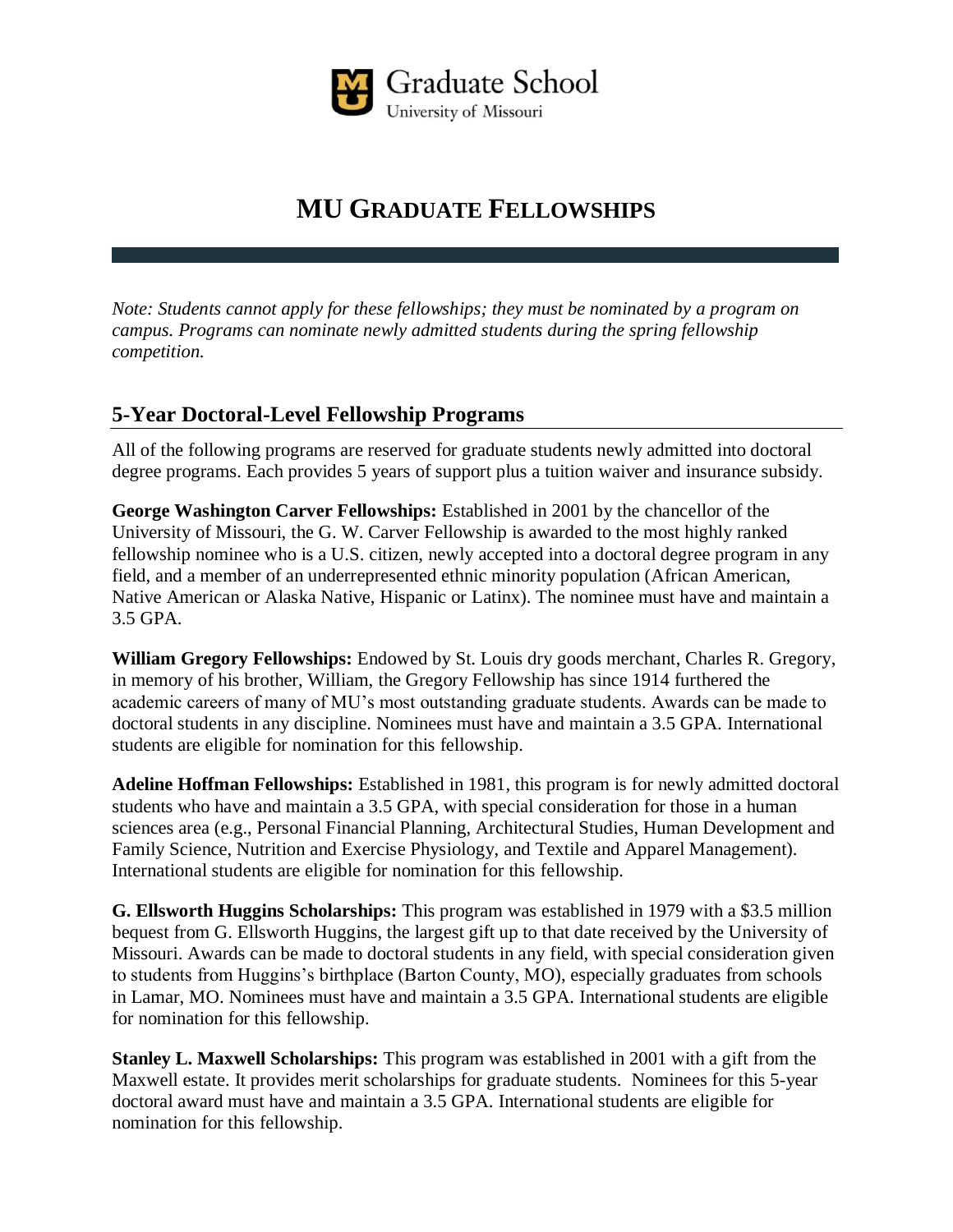**Gus T. Ridgel Fellowships:** Named in honor of the first African American student to earn a graduate degree at MU, this fellowship program was established in 1987 to assist qualified underrepresented minority graduate students (African American, Native American or Alaska Native, Hispanic or Latinx) in any field at the University of Missouri. Recipients must be U.S. citizens. Nominees must have and maintain a 3.5 GPA.

**Robert E. Waterston Award:** Established in 2001 by Robert E. Waterston, this 5-year doctoral award is used to support doctoral students and can be made to graduate students in any discipline. Nominees must have and maintain a 3.5 GPA. International students are eligible for nomination for this fellowship.

### **Master's, Specialist, or Doctoral Fellowship and Scholarship Programs**

**AmeriCorps/VISTA/Teach for America/Missouri Advising Corps Graduate Fellowships:**  Established in 1998, this program is designed to reward volunteers who recently completed assignments in these service organizations and are accepted into master's, specialist, or doctoral degree programs in fields related to their prior service and oriented toward a relevant career. Awardees receive support for years equal to the number of years of service in AmeriCorps, VISTA, Teach for America, or Missouri Advising Corps. The fellowship amount is equivalent to the current value of a .25 FTE assistantship from the Office of Graduate Studies. The nomination materials must include evidence of the number of years of AmeriCorps/VISTA/Teach for America/Missouri Advising Corps service. Nominees must have and maintain a 3.5 GPA.

**David R. Francis Fellowships:** With an endowment from former Missouri Governor David R. Francis (1850-1927), this fellowship program was established in 1927. Awards are for graduate students newly admitted into master's or doctoral degree programs in either public affairs or creative literature. The nomination materials for this fellowship program from creative literature applicants must include an original composition. International students are eligible for nomination for this fellowship.

**Ronald E. McNair Fellowships:** Established in 2001, this program is named in honor of Ronald E. McNair (1950-1986), physicist, astronaut, and crew member of the space shuttle Challenger. The program is designed to support newly admitted master's, specialist, or doctoral students in any field who successfully completed a Ronald E. McNair Post-Baccalaureate Achievement Program at a university prior to beginning the MU graduate program. Nominees must have and maintain a 3.5 GPA. Fellowship applicants must include a letter from the McNair Director at the Post-Baccalaureate Achievement Program at the university where they completed the McNair Program. If a student received a McNair Fellowship as part of degree program at MU, they are not eligible for a second McNair Fellowship, but may be eligible for others.

### **Master's- or Specialist-Level Fellowship and Scholarship Programs**

**Graduate School Fellowships:** This fellowship program is designed to assist departments in recruiting and retaining graduate students who are U.S. citizens and have been newly admitted to a master's or specialist degree program at MU in any field. Support is \$8,200 per year for up to 2